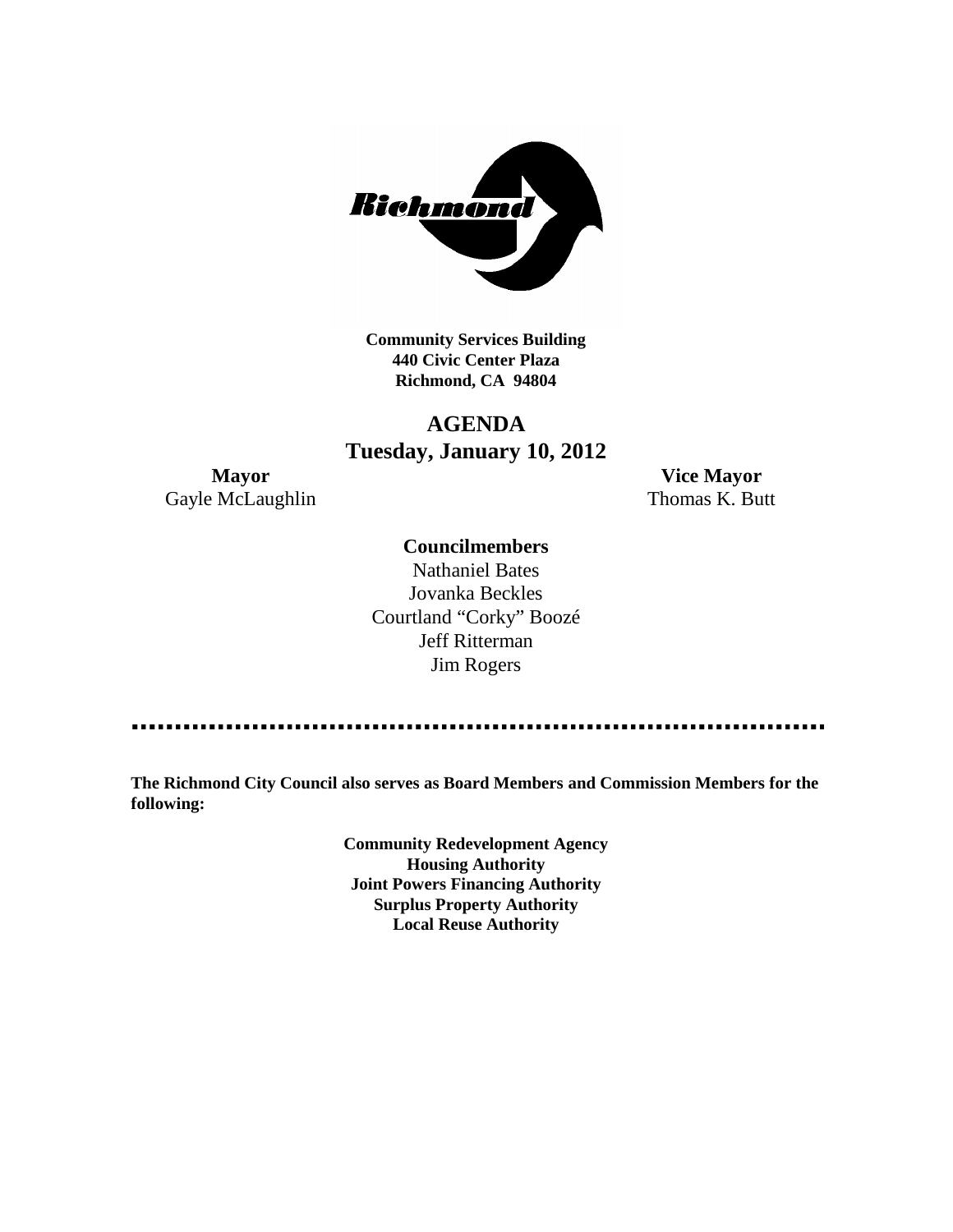# **MEETING PROCEDURES**

The City of Richmond encourages community participation at its City Council meetings and has established procedures that are intended to accommodate public input in a timely and time-sensitive way. As a courtesy to all members of the public who wish to participate in City Council meetings, please observe the following procedures:

**PUBLIC COMMENT ON AGENDA ITEMS:** Anyone who desires to address the City Council on items appearing on the agenda must complete and file a pink speaker's card with the City Clerk **prior** to the City Council's consideration of the item. Once the City Clerk has announced the item and discussion has commenced, no person shall be permitted to speak on the item other than those persons who have submitted their names to the City Clerk. Your name will be called when the item is announced for discussion. **Each speaker will be allowed TWO (2) MINUTES to address the City Council on NON-PUBLIC HEARING items listed on the agenda.**

**OPEN FORUM FOR PUBLIC COMMENT:** Individuals who would like to address the City Council on matters not listed on the agenda or on **Presentations, Proclamations and Commendations, Report from the City Attorney, or Reports of Officers** may do so under Open Forum. All speakers must complete and file a pink speaker's card with the City Clerk **prior** to the commencement of Open Forum. **The amount of time allotted to individual speakers shall be determined based on the number of persons requesting to speak during this item. The time allocation for each speaker will be as follows: 15 or fewer speakers, a maximum of 2 minutes; 16 to 24 speakers, a maximum of 1 and one-half minutes; and 25 or more speakers, a maximum of 1 minute.**

### **SPEAKERS ARE REQUESTED TO OCCUPY THE RESERVED SEATS IN THE FRONT ROW BEHIND THE SPEAKER'S PODIUM AS THEIR NAME IS ANNOUNCED BY THE CITY CLERK.**

**CONSENT CALENDAR:** Consent Calendar items are considered routine and will be enacted, approved or adopted by one motion unless a request for removal for discussion or explanation is received from the audience or the City Council. A member of the audience requesting to remove an item from the Consent Calendar must complete and file a speaker's card with the City Clerk **prior to the City Council's consideration of Agenda Review.** An item removed from the Consent Calendar may be placed anywhere on the agenda following the City Council's agenda review.

*The City Council's adopted Rules of Procedure recognize that debate on policy is healthy; debate on personalities is not. The Chairperson has the right and obligation to cut off discussion that is too personal, too loud, or too crude.*

**\*\*\*\*\*\*\*\*\*\*\*\*\*\*\*\*\*\*\*\*\*\*\*\*\*\*\*\*\*\*\*\*\*\*\*\*\*\*\*\*\*\*\*\*\*\*\*\*\*\*\*\*\*\*\*\*\*\***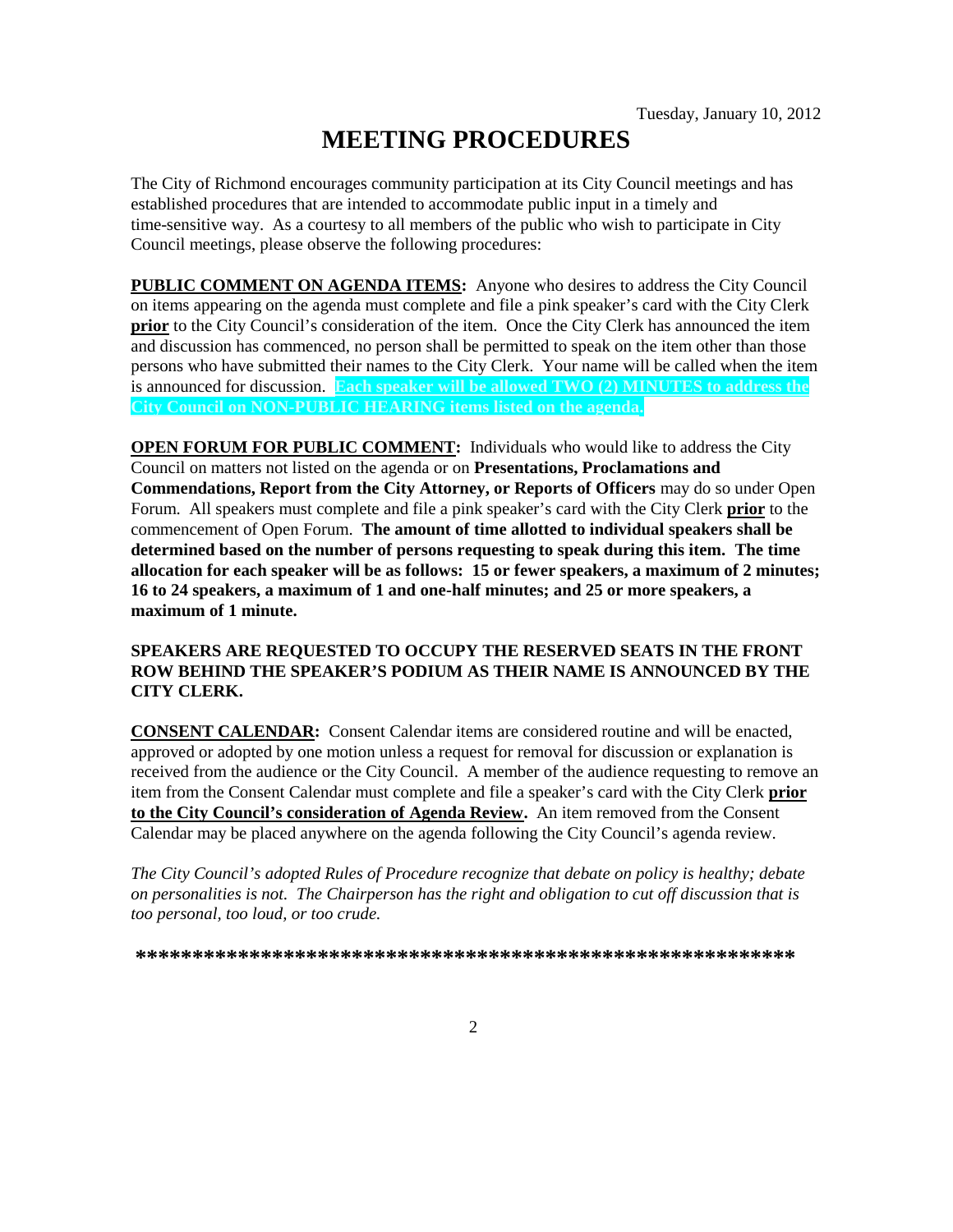### **EVENING OPEN SESSION**

5:00 p.m.

### **A. ROLL CALL**

#### **B. PUBLIC COMMENT**

#### **C. ADJOURN TO CLOSED SESSION**

# **CLOSED SESSION**

Shimada Room of the Community Services Building

#### **A. CITY COUNCIL**

**A-1.** LIABILITY CLAIMS - PENDING LITIGATION (Government Code Section 54956.9):

Richmond Police Activities League vs. City of Richmond

**A-2.** CONFERENCE WITH LEGAL COUNSEL - EXISTING LITIGATION (Subdivision [a] of Government Code Section 54956.9):

Booker vs. City of Richmond

Jenkins vs. City of Richmond

Richmond/In re Municipal Derivative Antitrust Litigation

**A-3.** CONFERENCE WITH REAL PROPERTY NEGOTIATOR (Government Code Section 54956.8):

> Property: 1322 Canal Boulevard (General Warehouse) and Rigger's Loft; City Negotiators: Bill Lindsay, and General Services Administrator (on behalf of the National Park Services); Under Negotiation: Price and Terms of payment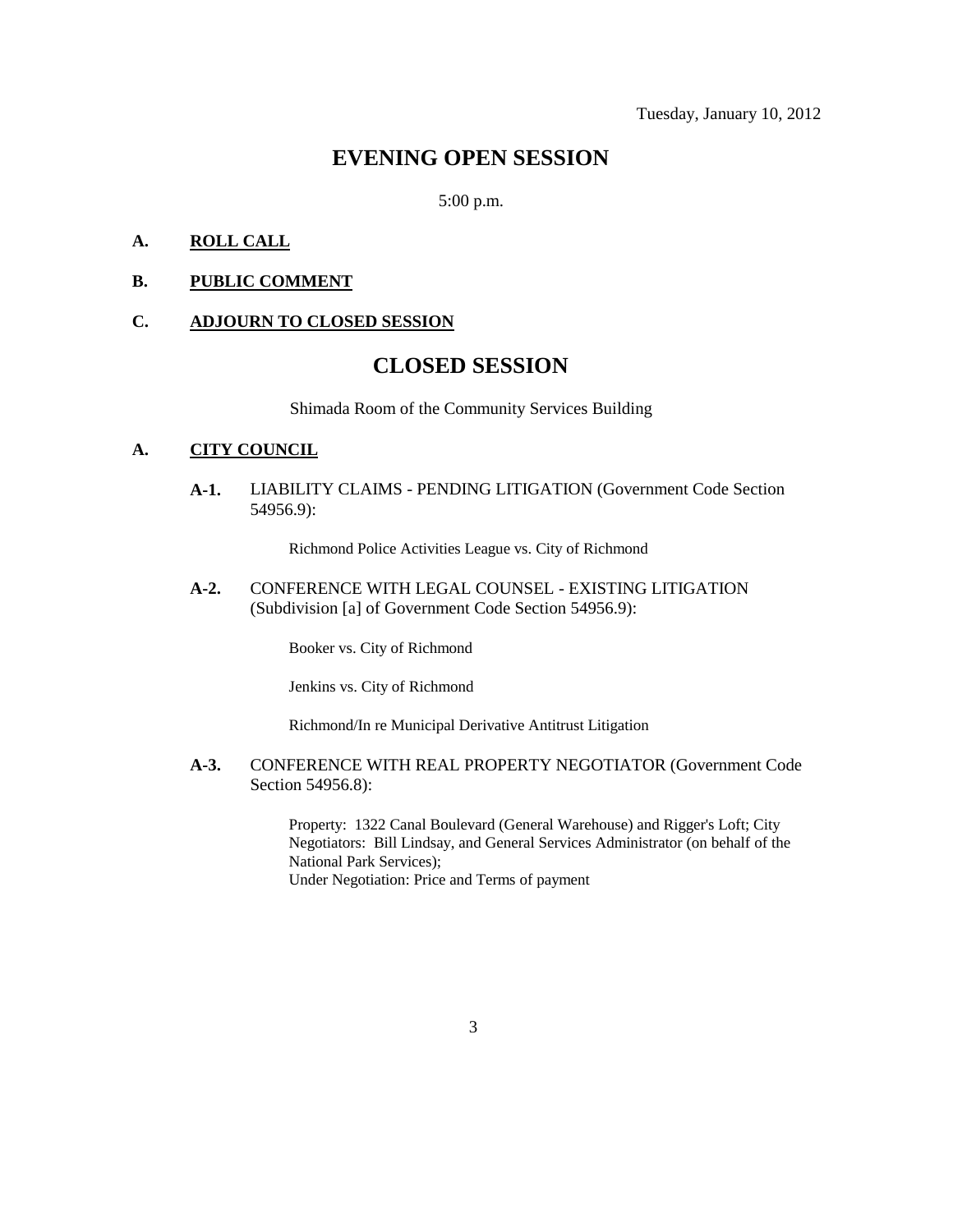# **REGULAR MEETING OF THE RICHMOND REDEVELOPMENT AGENCY/RICHMOND CITY COUNCIL**

6:30 p.m.

- **A. PLEDGE TO THE FLAG**
- **B. ROLL CALL**
- **C. STATEMENT OF CONFLICT OF INTEREST**
- **D. OPEN FORUM FOR PUBLIC COMMENT**
- **E. AGENDA REVIEW**

### **F. ELECTION OF VICE MAYOR**

**F-1.** Election of a vice mayor for 2012 - Mayor's Office (Mayor McLaughlin 620- 6503).

### **G. REPORT FROM THE CITY ATTORNEY OF FINAL DECISIONS MADE AND NON-CONFIDENTIAL DISCUSSIONS HELD DURING CLOSED SESSION**

### **H. REDEVELOPMENT AGENCY BOARD CONSENT CALENDAR**

**H-1.** APPROVE the minutes of the November 1, 2011, meeting - City Clerk's Office (Diane Holmes 620-6513).

### **I. CITY COUNCIL CONSENT CALENDAR**

- **I-1.** APPROVE an amendment to the loan agreement with the Rosie the Riveter Trust (the Borrower), extending the payment due date to no later than 10 days following Borrower's receipt of its principal payments pursuant to Section 3.02(b) of the Leverage Loan Agreement, but in any event, no later than June 30, 2012 - Finance Department (James Goins/Antonio Banuelos 620-6741).
- **I-2.** APPROVE the minutes of the September 27, 2011, October 25, 2011, and November 1, 2011, meetings - City Clerk's Office (Diane Holmes 620-6513).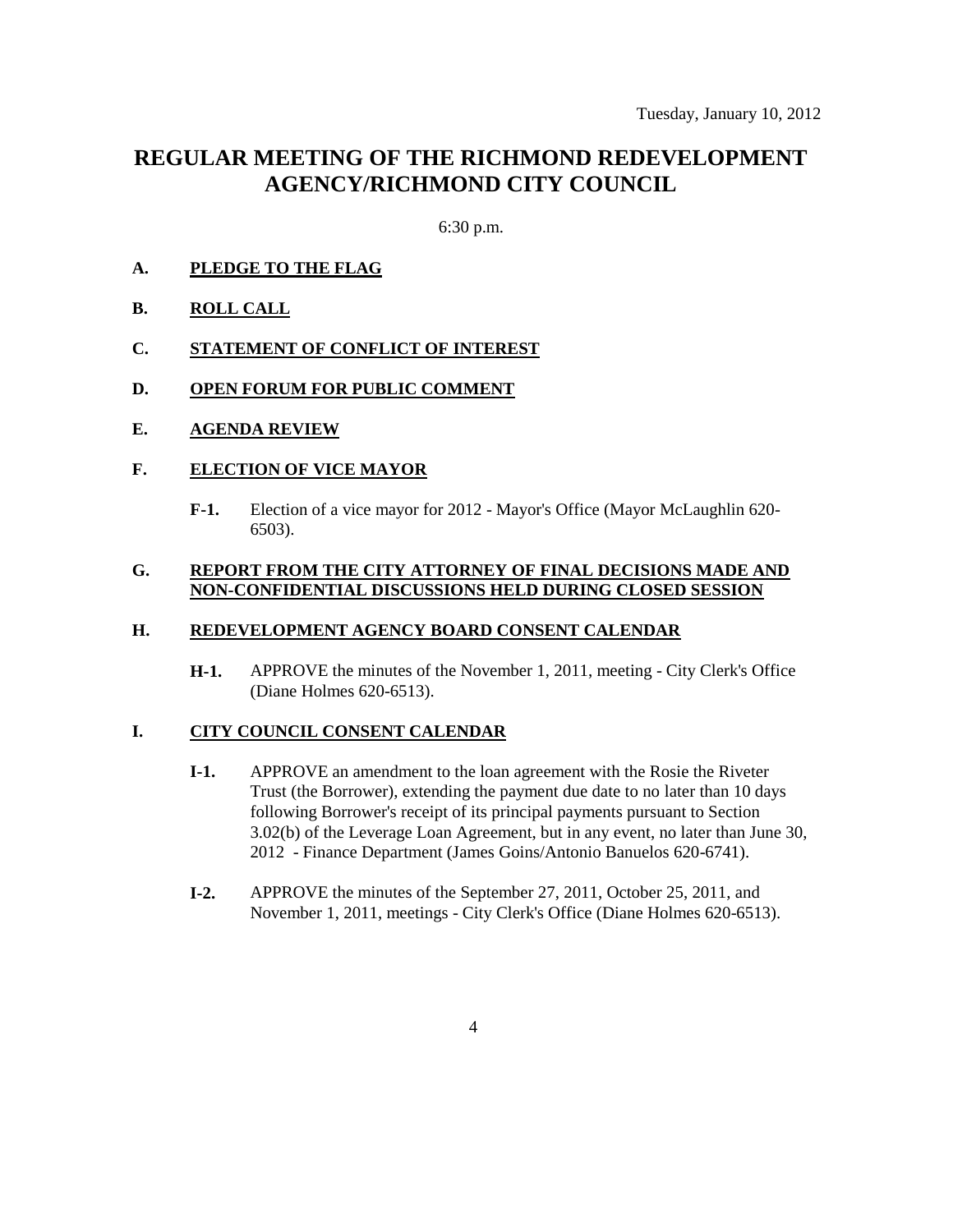- **I-3.** APPROVE a contract with Oscar I. Solano Jr., dba Zumba Rico Fitness, to provide Zumba Fitness classes and Aqua Zumba classes at recreation facilities in an amount not to exceed \$20,000 and for a term from January 4, 2012, through December 31, 2012 - Recreation Department (Keith Jabari 620-6791).
- **I-4.** ADOPT a resolution authorizing the acceptance and appropriation of \$31,397.65, and future funds donated annually to the city from the Richmond Fire Safe Fund in support of the Fire Prevention Bureau's safety education programs - Fire Department (Chief Michael Banks 307-8041).
- **I-5.** ADOPT a resolution approving the city's application for the Transportation Development Act (TDA) Article 3 Pedestrian and Bicycle Funding for Fiscal Year 2012-2013 and, if awarded, ACCEPT and APPROPRIATE the funds for implementation of the Harbour Way Pedestrian and Bicycle Project - Engineering Services Department (Edric Kwan 621-1825).
- **I-6.** APPROVE the City Council 2012 Standing Committee, Regional, and Liaison position appointments - Mayor's Office (Mayor McLaughlin 620-6503).

### **J. RESOLUTIONS**

**J-1.** ADOPT a resolution directing the Chief of Police to carefully evaluate all requests for Mutual Aid that involve responding to civil unrest and empowering the Chief to decline to respond to Mutual Aid requests under certain circumstances - Mayor McLaughlin (620-6503) and Councilmember Ritterman (620-6581). This item was continued from the December 6, 2011, meeting.

### **K. COUNCIL AS A WHOLE**

### **K-1.** (*This item will not be heard prior to 7:00 p.m.)*

DIRECT staff to apply one of the following land use designations to privatelyowned property within draft General Plan Change Area 12 (Northshore): Open Space; Business/Light Industrial; or a blend of the two designations that allows business/light industrial uses but limits building height and maximum lot coverage as provided in the Open Space Designation. These three alternatives were considered by the Planning Commission in its review of the General Plan on October 20, 2011, but the Planning Commission made no recommendation - Planning and Building Services Department (Richard Mitchell 620-6706).